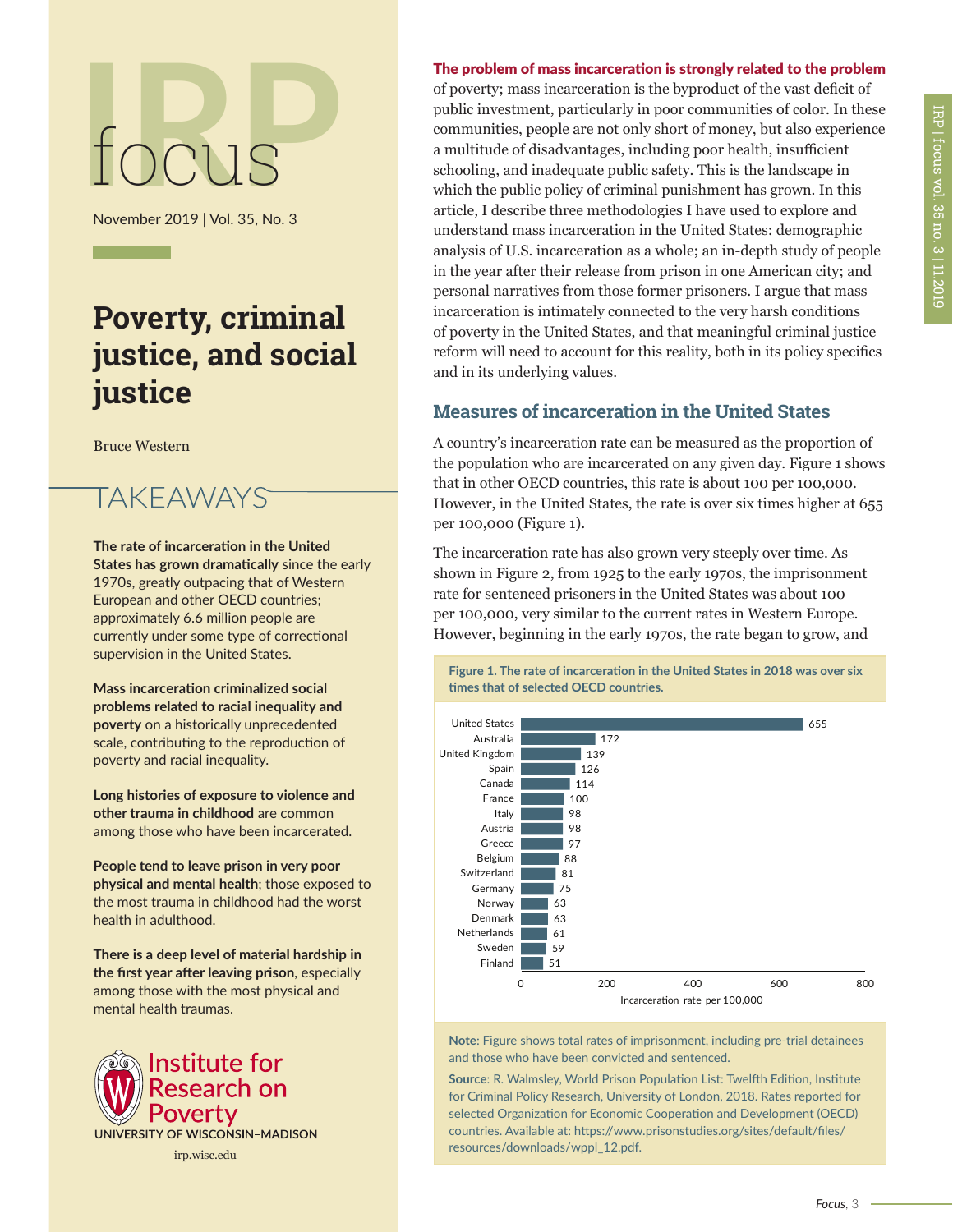

**Source**: 1925 to 2012 data are from the Sourcebook of Criminal Justice Statistics, Table 6.28.2012; 2013 to 2017 data are from the Bureau of Justice Statistics, "Prisoners in 2017," Tables 3 and 5.

continued to increase every year for the next 35 years. While the rate has decreased slightly over the last 10 years, it is still about five times higher than its historic average.

The imprisonment rate includes people who are convicted of felonies and are serving at least 12 months in state or federal prison.1 By 2013, 1.57 million people were in state or federal prison. While the average sentence length was around 28 months, about 50,000 of the 1.57 million were serving so-called natural life sentences; life without the possibility of parole. This compares to only about 50 people in all of Western Europe. Longer sentences in the United States contribute to the high incarceration rates.

The imprisonment rate, however, tells only part of the story, as there are several different types of community supervision (see text box). Figure 3 shows trends over time in the number of people in state or federal prison, local jails, on parole, or on probation. At the end of 2016, around 6.6 million people

### **Types of correctional supervision**

- **• State or federal prison**
- **• Local jail**: For those awaiting trial, or serving shorter sentences.

**Community supervision**: Supervision of individuals convicted of crimes within a local community rather than in a correctional institution. The two most common types of community supervision are parole and probation. Individuals must comply with conditions of supervision, which may include residence in a halfway house or participation in substance abuse treatment, mental health service, or employment services. Conditions of community supervision differ by state and locality.

- **• Parole**: Community supervision following release from prison.
- **• Probation**: Community supervision in lieu of incarceration.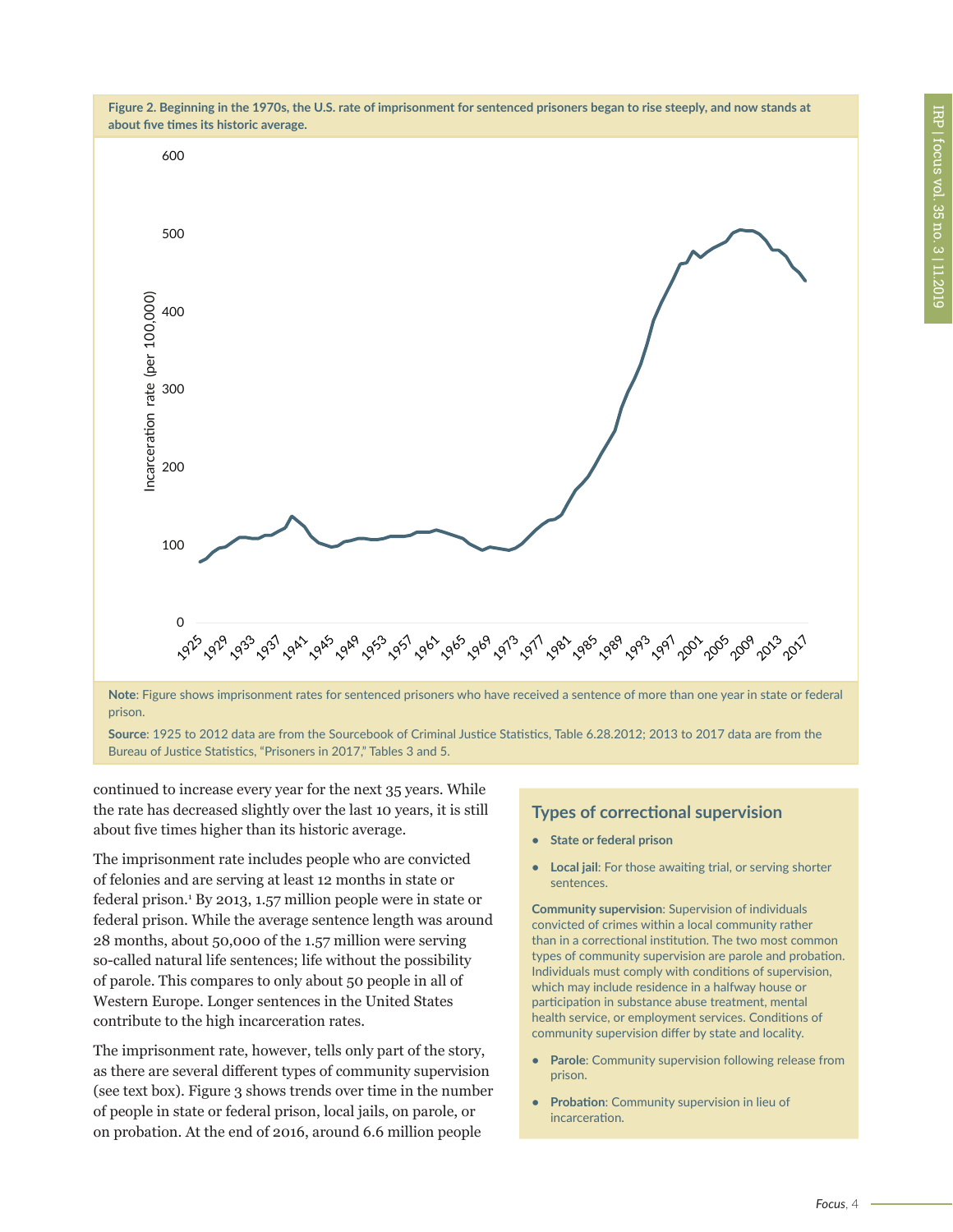

**Notes**: Figure shows total correction population, including state and federal prison, local jail, and probation and parole populations, 1972 to 2016. Individuals can have more than one correctional status, so the total correctional population may be less than the sum of those in each status.

**Source**: 1972 to 1979 data were compiled from the Sourcebook of Criminal Justice Statistics for *The Growth of Incarceration in the United States: Exploring Causes and Consequences*, National Research Council Committee on Law and Justice, National Academy of Sciences, April 2014; 1980 to 2016 data are from the Bureau of Justice Statistics, Annual Probation Survey, Annual Parole Survey, Annual Survey of Jails, Census of Jail Inmates, and National Prisoner Statistics Program.

were under correctional supervision in the United States.2 The number of people on probation exceeds the number under any other type of correctional supervision, combined, and has grown dramatically in recent years.

### Inequality in incarceration

Another way to measure incarceration is to look at the probability that a given individual will ever be incarcerated. In work done with Becky Pettit, we considered two birth cohorts: those born in 1945 through 1979, who reached their mid-30s in 1979, largely before the great explosion in incarceration in America; and those born 30 years later, who reached their mid-30s in 2009.3 Figure 4 shows black and white men's probability of imprisonment by age 30 to 34 for these two cohorts by level of schooling. The figure shows that among the older cohort, African Americans were about six to seven times more likely to be incarcerated than whites, with a notable educational gradient in incarceration. For the younger cohort, the inequality of race and level of education is much more extreme; nearly all the growth in incarceration over the last 35 years was concentrated in the non-college fraction of the population. We estimate that for the younger cohort, 36 percent of non-college black men have been to prison at some point in their lives; for black men who never completed high school, this rate is 70 percent. Note that these high probabilities of imprisonment are occurring in the late 2000s, a time when crime is historically low; the homicide rate, for example, is at its lowest level since the early 1960s. Because of drastic changes in criminal justice policy, with imprisonment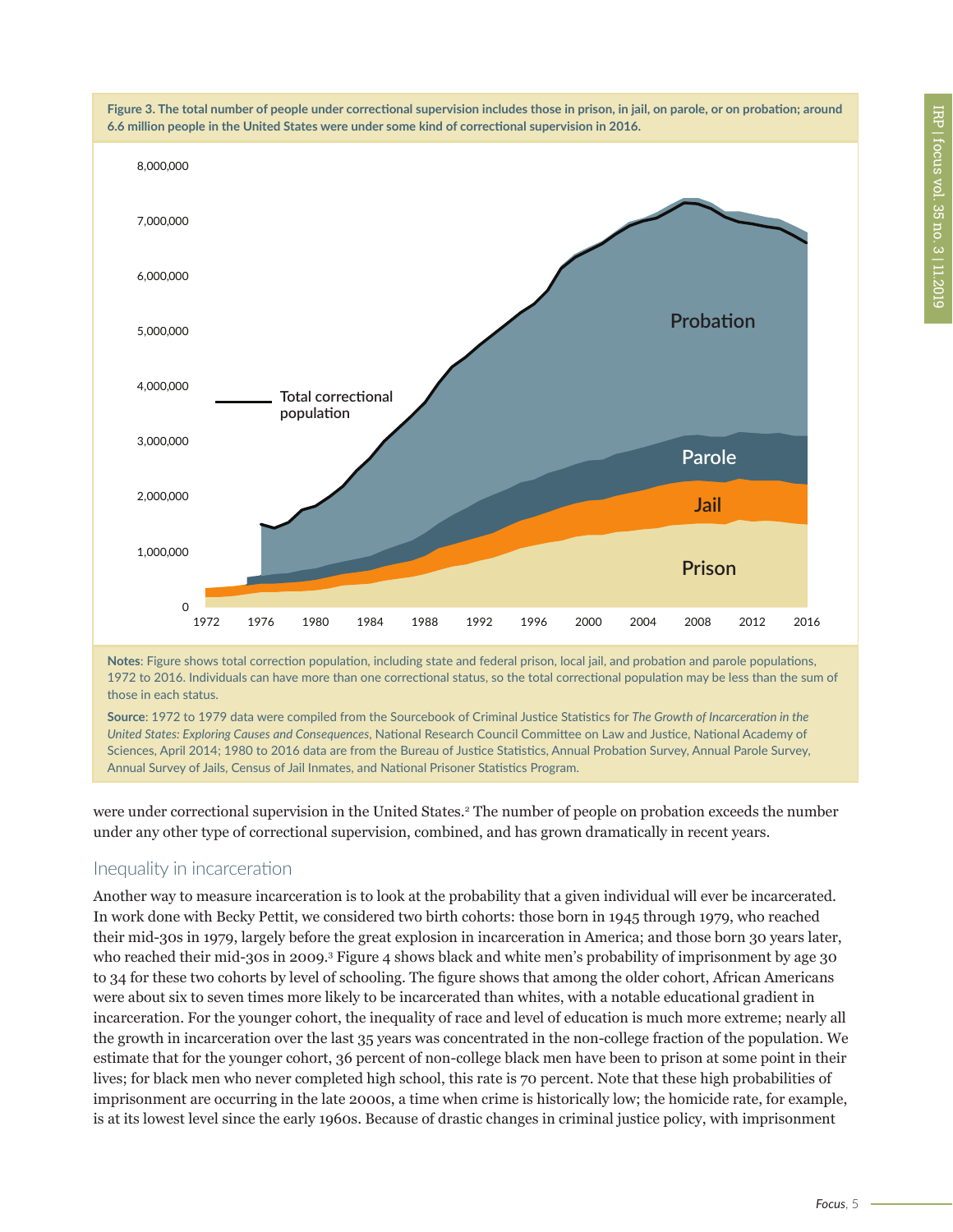

NLSY79 Analysis Tables for the Pew Public Safety and Mobility Project" (Harvard University, 2009).

becoming the presumptive sentence for a felony offense, an entire generation of very disadvantaged black men are incarcerated.

A great deal of research has been done to determine the causes of the dramatic increase in incarceration in the United States, and the ensuing consequences of that increase. Overall, the literature suggests that the rise in incarceration is due to policy changes that criminalized social problems related to racial inequality and poverty on a historically unprecedented scale during the 1960s and 1970s, a period of rising crime and social and political change. These social problems include, for example, untreated addiction, mental illness, and homelessness—all of these social problems have become criminalized, and people affected by these issues are incarcerated at very high rates.

Most research suggests that the crime-reducing effect of incarceration is small; some studies also find that the size of the effect decreased as the rate of incarceration increased.

As to the consequences of mass incarceration, most research suggests that the crimereducing effect of incarceration is small; some studies also find that the size of the effect decreased as the rate of incarceration increased. Research on the crime-deterrent effects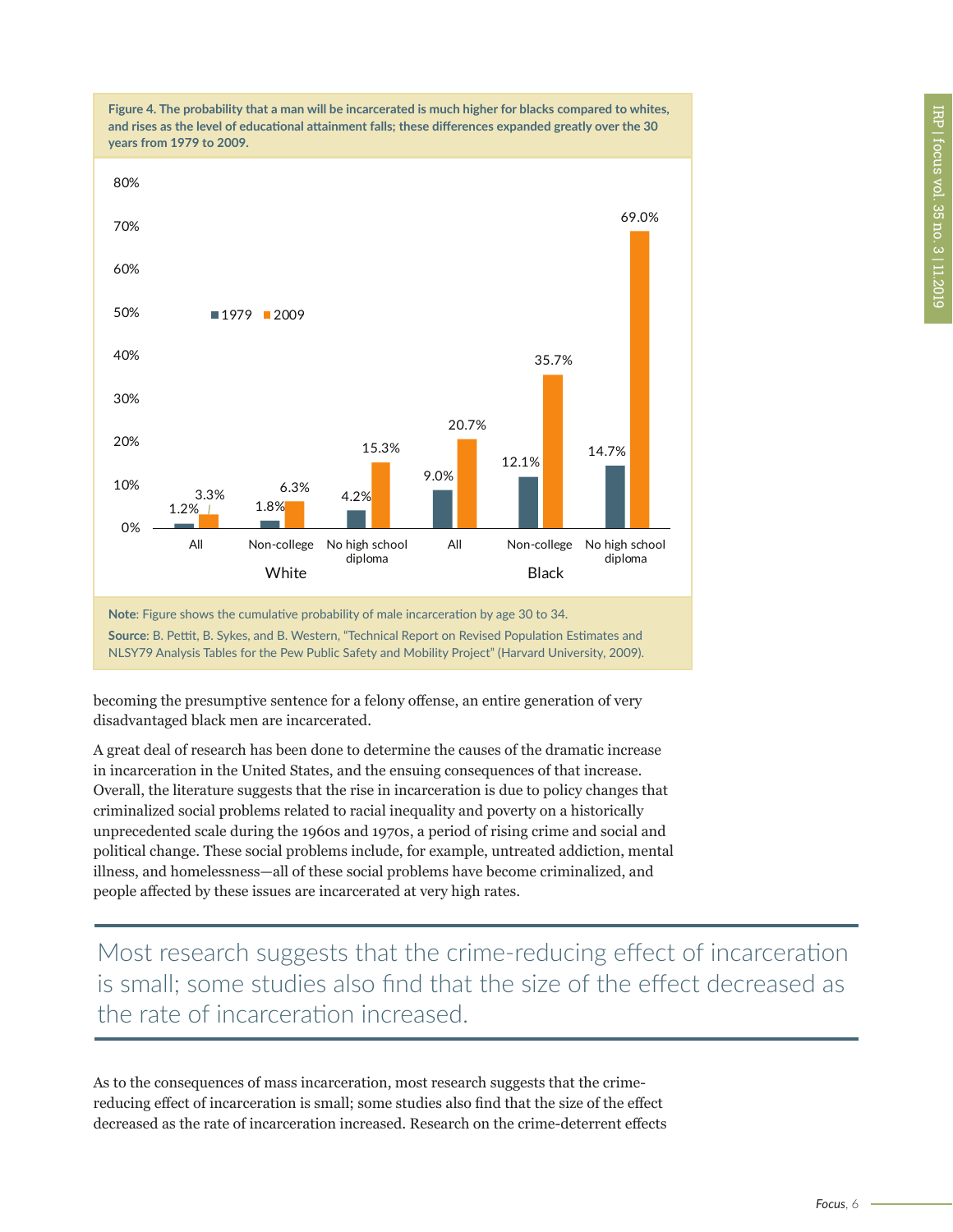of the length of time served is more definitive; the probability of apprehension appears to deter would-be offenders much more than the increase in sentence duration. Because recidivism decreases significantly with age, lengthy prison sentences (unless targeted specifically to the most dangerous or prolific offenders) provide an inefficient route to crime prevention.

Research has also examined the effects of incarceration on outcomes such as employment and earnings, health, mortality, and the well-being of children whose parents are incarcerated. The negative effects of incarceration—on economic opportunities, health, mortality, and the well-being of children—are concentrated in communities that were already disadvantaged. This has contributed to the reproduction of poverty, both over the life course and from one generation to the next, and significantly deepened racial inequality.

Quantitative analysis has three major limitations: it provides only a thin statistical portrait; the social process of reentry is neglected; and survey methods often miss men who are disadvantaged and not strongly attached to households—those who are at greatest risk of incarceration.

A National Research Council consensus panel on the causes and consequences of the growth of incarceration in the United States provides a thorough review of the research. The panel's primary recommendation was that, given the small crime prevention effects of incarceration, and the possibly high financial, social, and human cost of incarceration, federal and state policymakers should revise current criminal justice policies to significantly reduce the rate of incarceration in the United States. Such a reduction would return the country to international and historical norms.4

The quantitative analyses that the National Research Council panel reviewed, including my own work exploring the effects of incarceration on labor markets and families, utilized large social survey data sets such as the National Longitudinal Survey, the Fragile Families Survey, and the Current Population Survey. While these data provide a great deal of statistical power, large-scale quantitative analysis of incarceration has three major limitations. First, the analyses provided only a thin statistical portrait of those at risk of incarceration. In my teaching inside prisons, I spoke to many incarcerated people and heard much of their life histories and the pathways that ultimately led them to prison. However, this depth of experience was being reduced in my quantitative analyses to four socioeconomic variables: age, race, sex, and schooling. Second, there was little detailed analysis of the social process of returning to a community after release. Third, social survey methods, which are often based on household sampling frames, likely miss many of the people who were at greatest risk of incarceration; men who are disadvantaged and not strongly attached to households.

### **The Boston reentry study**

To address these limitations, I collaborated with Anthony Braga from Northeastern University and Rhiana Kohl at the Massachusetts Department of Correction to develop the Boston reentry study. This was a small longitudinal interview study—a field study—of a sample of 122 men and women leaving state prison in Massachusetts for communities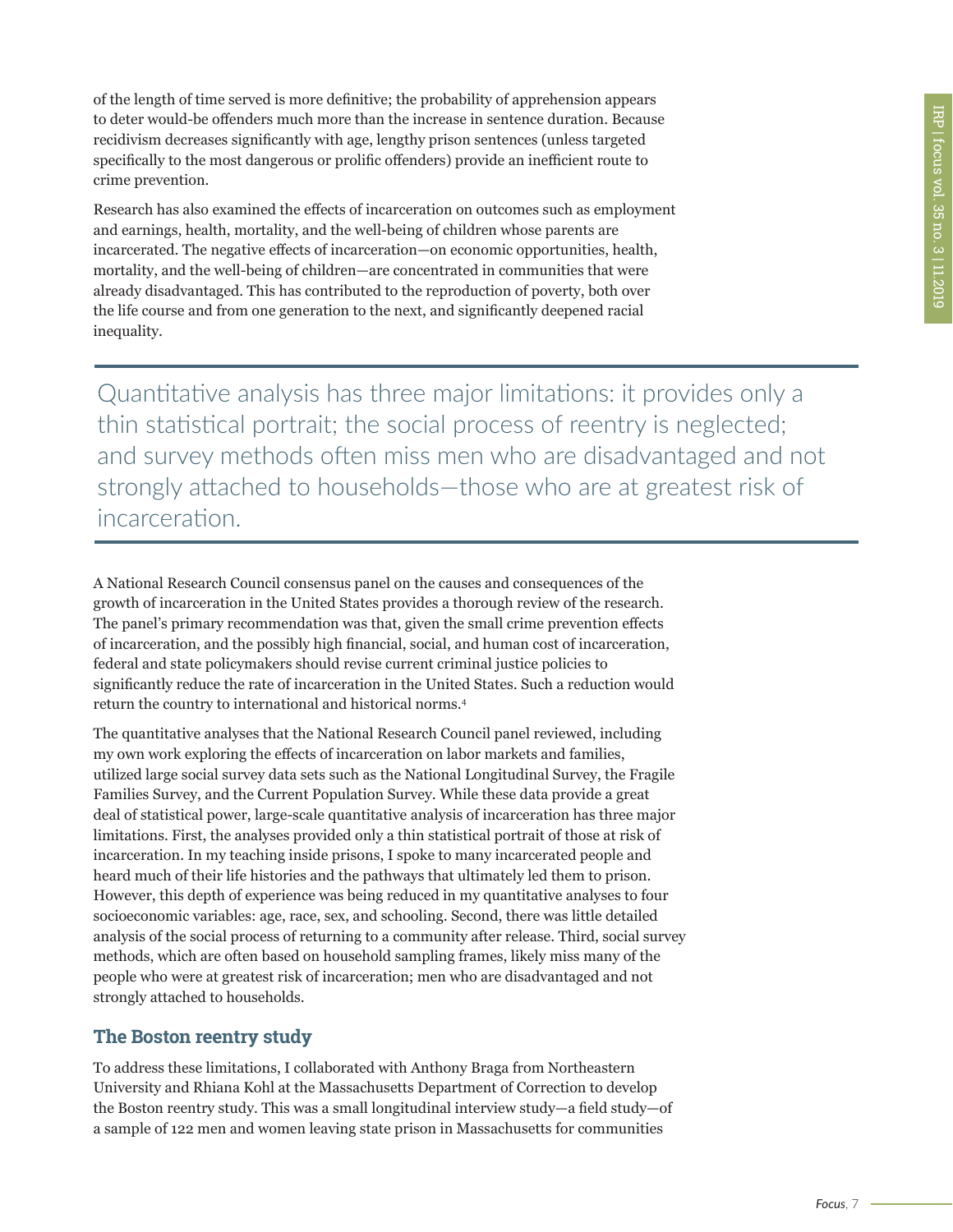in the Boston area. Participants were interviewed five times over a period of a year, beginning a week before their release, with follow-up interviews two weeks later, two months later, six months later, and finally one year later. In-prison interviews included questions about pre-prison education, employment, involvement in crime, and drug use; their in-prison activities including program participation and peer networks; and their expectations for post-prison life, such as housing and employment plans. After release from prison, interviews focused on the structure and dynamics of respondents' households and families, housing, employment, drug and alcohol use, and participation in welfare and other programs. This provided a very rich set of data, and while analysis is still ongoing, three major findings have emerged. First, most participants had very long histories of exposure to violence as victims and as witnesses, often going back to their early childhood. As these details emerged during the study, we redesigned our survey instrument so that the final interview would include a set of questions to capture the exposure of our respondents to trauma in early childhood (Figure 5). The most common childhood trauma was growing up with a family member who struggled with serious drug problems, reported by about 60 percent of the sample. Other common traumas, reported by around 40 to 50 percent of respondents, were parental physical abuse; having witnessed a violent death; and being placed with someone other than their parents, including into foster care or juvenile detention. Traumas reported by approximately one-third of the sample included having a family member be a crime victim, being exposed to domestic violence, and having depressed or suicidal family members. Nearly one in five respondents reported that they had been sexually abused as children. From the list of eight major childhood traumas shown in Figure 5, two-thirds of the sample had experienced three or more.

Most participants had very long histories of exposure to violence as victims and as witnesses, often going back to their early childhood.

**Figure 5. Those leaving prison reported high rates of exposure to trauma during early childhood; the most common childhood trauma was growing up with a family member who struggled with serious drug problems.**

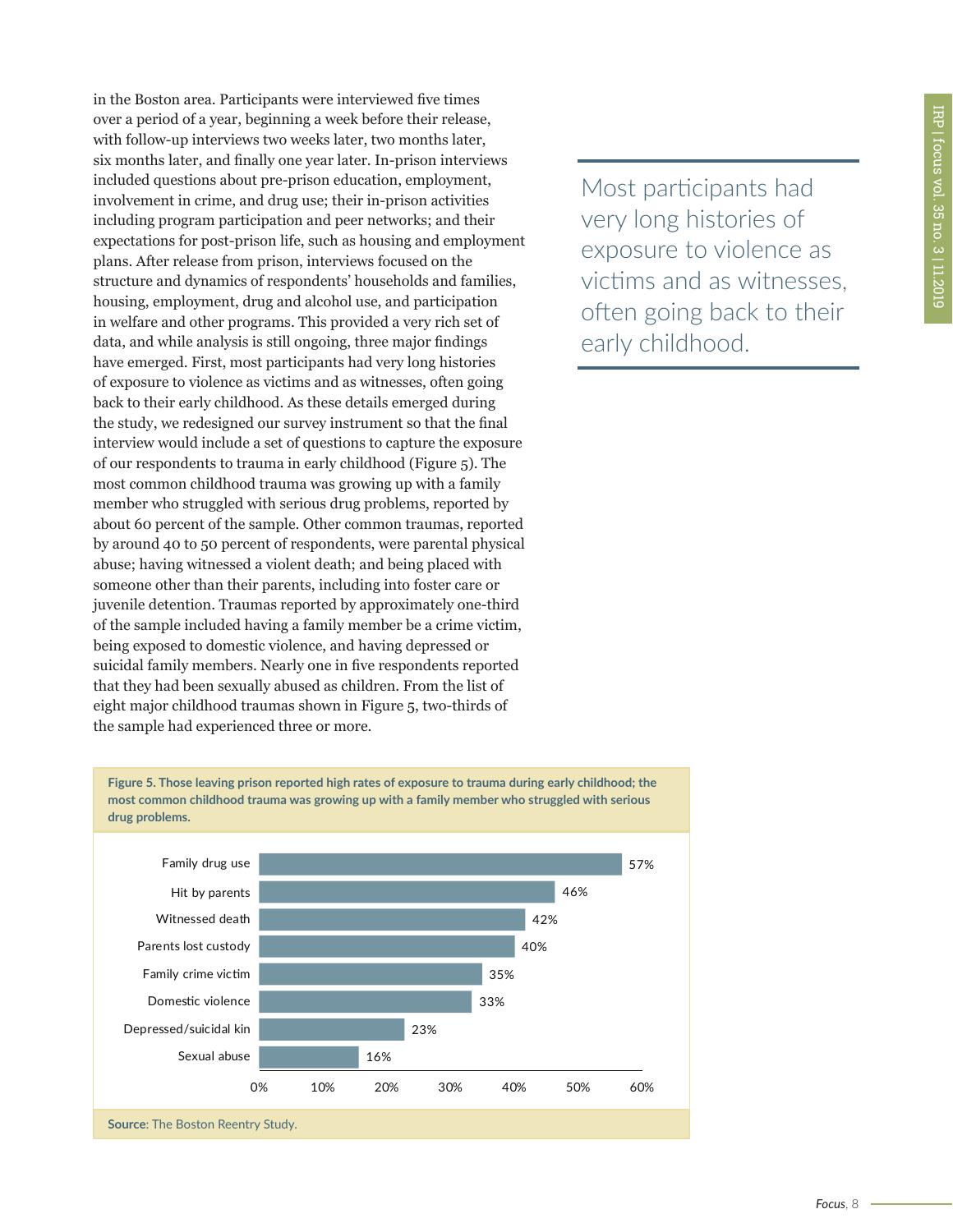

Second, we found very high rates of poor physical and mental health among those leaving prison. This included very high rates of substance abuse, mental illness, and chronic pain or disease (Figure 6). About 15 percent of our sample had been diagnosed with a serious mental illness including psychosis, bipolar disorder, schizophrenia, and schizoaffective disorder. About half of our sample reported four or more physical or mental health problems.

Third, we found a very deep level of material hardship in the first year after prison. The median income in our sample in the first year after prison in Boston was \$6,000, about half the federal poverty line for an individual living alone.

We also found notable connections between childhood trauma, physical and mental health, and material hardship after leaving prison. Those exposed to the greatest trauma in childhood were in the worst health in adulthood. Similarly, those reporting four or more physical or mental health problems (referred to here as "frail") were most likely to experience material hardship after release from prison (Figure 7). For example, housing instability living on the street, in a shelter, staying with family or friends, or in a transitional housing program—was concentrated among those with the most serious health problems, while those with less serious health problems tended to live in private independent housing. As would be expected, joblessness was high among all sample members immediately after release from prison, and then declined over the course of the year. However, those with the most serious health issues were the least likely to become employed; by the end of the year, nearly 60 percent were out of work, compared to only about one-third of those with less serious health problems. Use of hard drugs was also much higher one year after release among those in poorer health.

Those exposed to the greatest trauma in childhood were in the worst health in adulthood.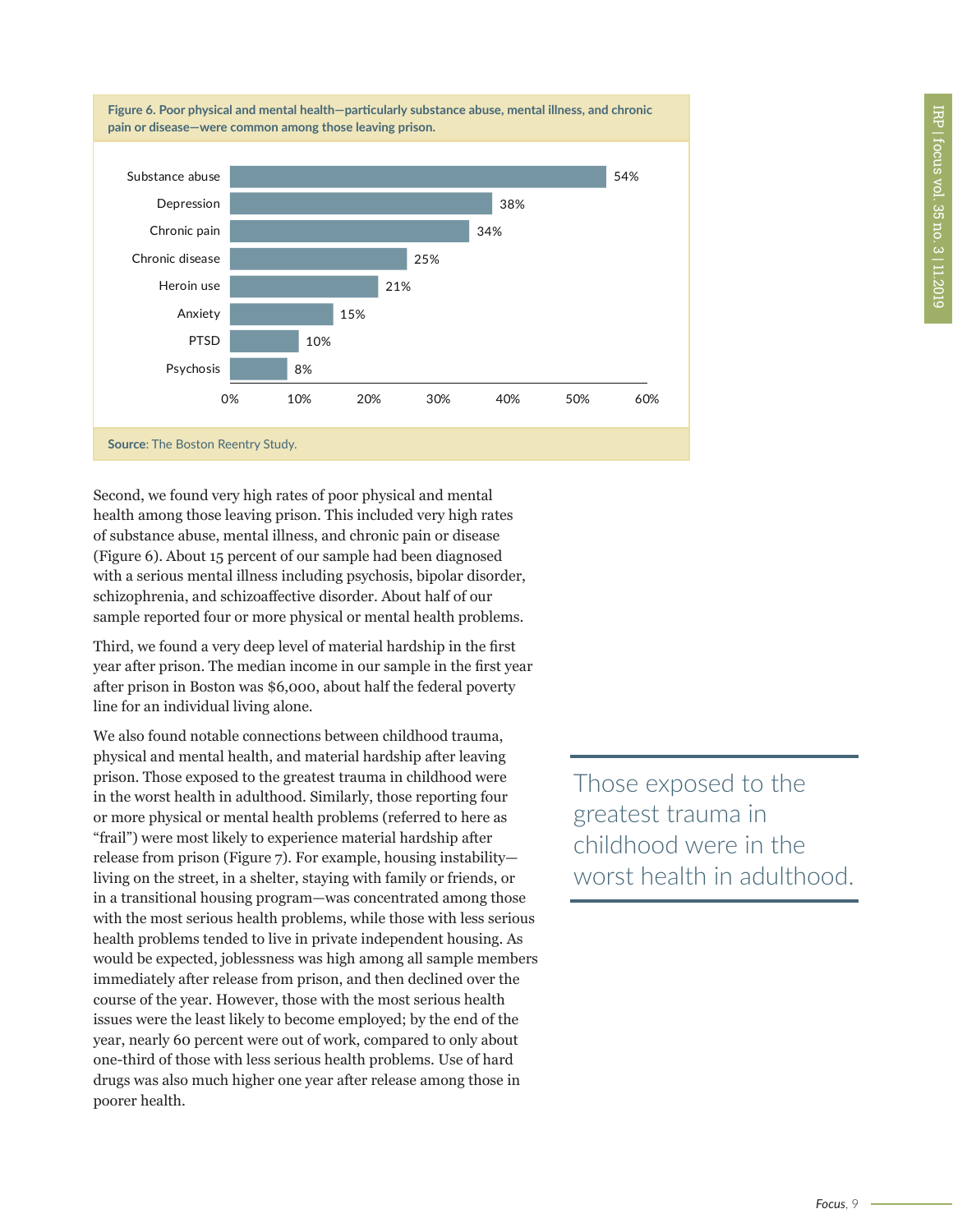

While the data from the Boston reentry study did provide much more detail about the experience of those who have been incarcerated compared to analyses that rely on large-scale data sets, the analysis is still quantitative, and misses much of the detail of people's lives. In the next section, I share one of the personal narratives we heard, which is illustrative of the types of histories we heard in our study.

### **Personal narrative of incarceration and release**

My book *Homeward: Life in the Year After Prison* tells many of the stories we heard during interviews with the Boston reentry study participants.5 The book aims to capture more of the lives of study participants than the statistical analyses, and also to provide a more intimate view of mass incarceration. This excerpt illustrates the transition from prison to community. In particular, it shows that personal motivation and family support could ease reentry:

Peter was an older black man in his late forties with salt-and-pepper hair and an elegant bearing. He arrived early for our interview a week after his release. Waiting on the street, he was hesitant to face the crowd inside the diner in Mattapan. We began the interview by asking Peter what the best part about being out was for him.

- "Breathing fresh air," he said.
- "What's the most challenging thing?"
- "Being around a bunch of people. Just being in public areas."

Five years before we first met Peter, he was just out of prison on an earlier sentence in a history of incarceration that had consumed most of his adult life. He was out for two years, before going back in for another three. His previous release, he said, was a rehearsal for his current reentry. "When I was incarcerated that last trip, I pretty much knew what I had to do," he said.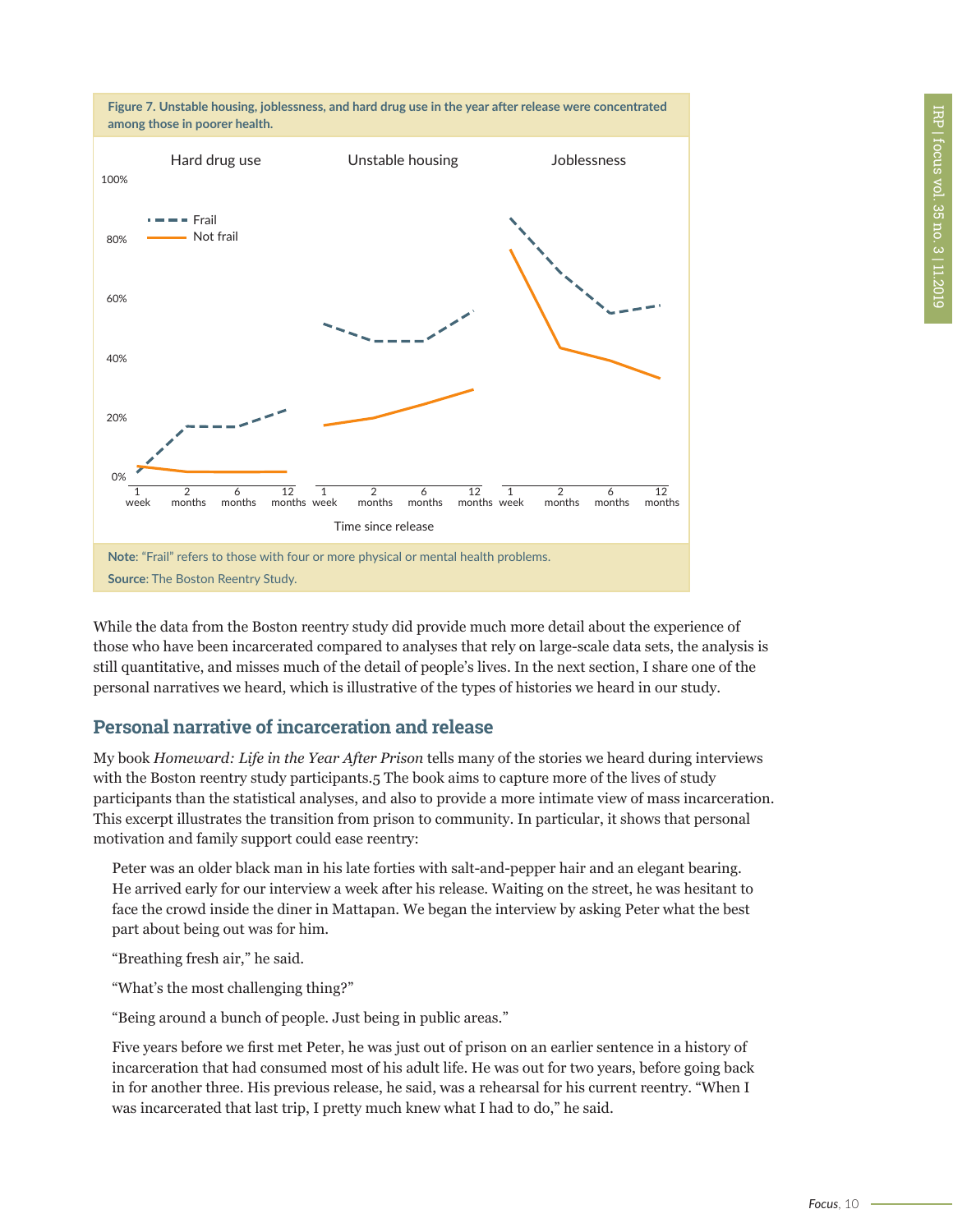Although he got anxious in crowds, Peter began his latest release with a flurry of activity. He came home on a Friday, and that morning he bought clothes and got a haircut. He spent time with his sister that first day and stayed over at her house. Five other people were living in his sister's house, including her fiancé, one adult son, and two younger children. Peter worried that he was a burden on what was already a crowded family home. He could have stayed with his father, but his father drank. His brother also stayed there and he was dealing drugs. "Being at my father's wasn't a healthy situation. My sister's is the safest place for me," he said.

Peter spent his first weekend home with his 9-yearold son. They talked, did some shopping, and went to the movies. On his first Monday after getting out, he reported to probation in the morning, then visited his father in the afternoon. On Tuesday he enrolled in food stamps, then met with his older son later in the day. He went to the welfare office again on Wednesday, then visited his younger son's school to introduce himself to the boy's teachers. Thursday was mental health counseling. By the end of his first week out, Peter had spent time with two of his three children, enrolled in food stamps, obtained a mass transit card, made an appointment for counseling, checked in with several shelters, and visited a career center. The following week he would begin his job search.

As noted in the previous section, violence was a pervasive and lifelong presence in the lives of the people we interviewed. They came from homes that were unsafe, experienced and observed abuse in their homes and communities. Their imprisonment was often due to participation in a violent crime, and prison itself was a source of violence. For example, Luis, a 33-year-old Puerto Rican man who grew up in a very poor, high-crime neighborhood in Brooklyn, New York, had spent about half of his adult life incarcerated for assault and dealing drugs. At the baseline interview one week before his release, Luis noted that during his most recent 10-month period of incarceration, he had witnessed between six and 10 assaults involving other inmates, and an additional three to five assaults involving prison staff. He said that his neighborhood was safer than prison. This and other experiences recounted to us raise the question of whether incarceration on a massive scale could ever be a successful anti-violence strategy.

As I argue in the book, the overwhelming reality faced by people who have been to prison is characterized by poverty, racial inequality, and violence. As researchers and policymakers consider criminal justice reform, understanding and discussing these issues in a productive way presents

### **Research to watch**

In the United States today, roughly 1 in 14 children has experienced a co-resident parent leaving to spend time behind bars, with low-income children of color disproportionately affected. Millions of children visit their father or mother in jail or prison each year, with jail visits being the most common. In jails, parent-child visits usually occur with a barrier such as plexiglass between the parent and child or through a video monitor in the jail. Previous research has found that visits behind glass have the potential to lead to increased behavior problems and anxiety in children, especially when they are young. Because of this, an interdisciplinary team of faculty at the University of Wisconsin–Madison is setting out to change that. Principal Investigator Julie Poehlmann-Tynan, with Co-Investigators Michael Massoglia, Paja Charles, Karen Holden, Margaret Kerr, and Lesley Sager, hope to provide valuable insight on how to structure parentchild visits when a parent is in jail. Their project, "Improving Outcomes for Incarcerated Parents and Their Children through Enhanced Jail Visits" began in 2018, and seeks to bring about transformative change in the lives of incarcerated mothers and fathers, at-home caregivers, and children, through enhanced visits. Family visits in jail are a key opportunity to maintain parent-child relationships and decrease recidivism for incarcerated individuals, and making it a positive experience for family members is important. In the short-term, this project will develop and examine the feasibility, acceptability, and preliminary efficacy of a multilevel intervention strategy to improve family visits between children and a parent who has been incarcerated in the Dane County Jail in Madison, Wisconsin. The intervention will focus on fostering positive family interactions through coaching during jail and home visits and promoting correctional systems- and facility-level changes that support child-parent contact, such as offering in-home visits. In the long-term, the researchers plan to evaluate a well-designed intervention to improve behavioral outcomes and family relationships for children with incarcerated parents as well as reduce recidivism for incarcerated fathers and mothers. One innovation that the team is implementing involves giving tablets to families so that children can have in-home video visits with their incarcerated parent, as many children want to see their parents but dislike being in the jail environment. Another innovation involves providing visit-coaching to incarcerated parents and children's at-home caregivers. The coaching is designed to help parents and caregivers reflect on their role in supporting their child during visits and to take the child's perspective, in addition to focusing on the positives of the moment instead of focusing on the separation and loss during the visit. The study will examine multiple levels of child and family well-being, including children's stress hormone levels and behavior problems, quality of parent-child interaction, caregiver and parent financial security and parenting stress, employment and incarceration history, parental recidivism, and involvement with child protective services.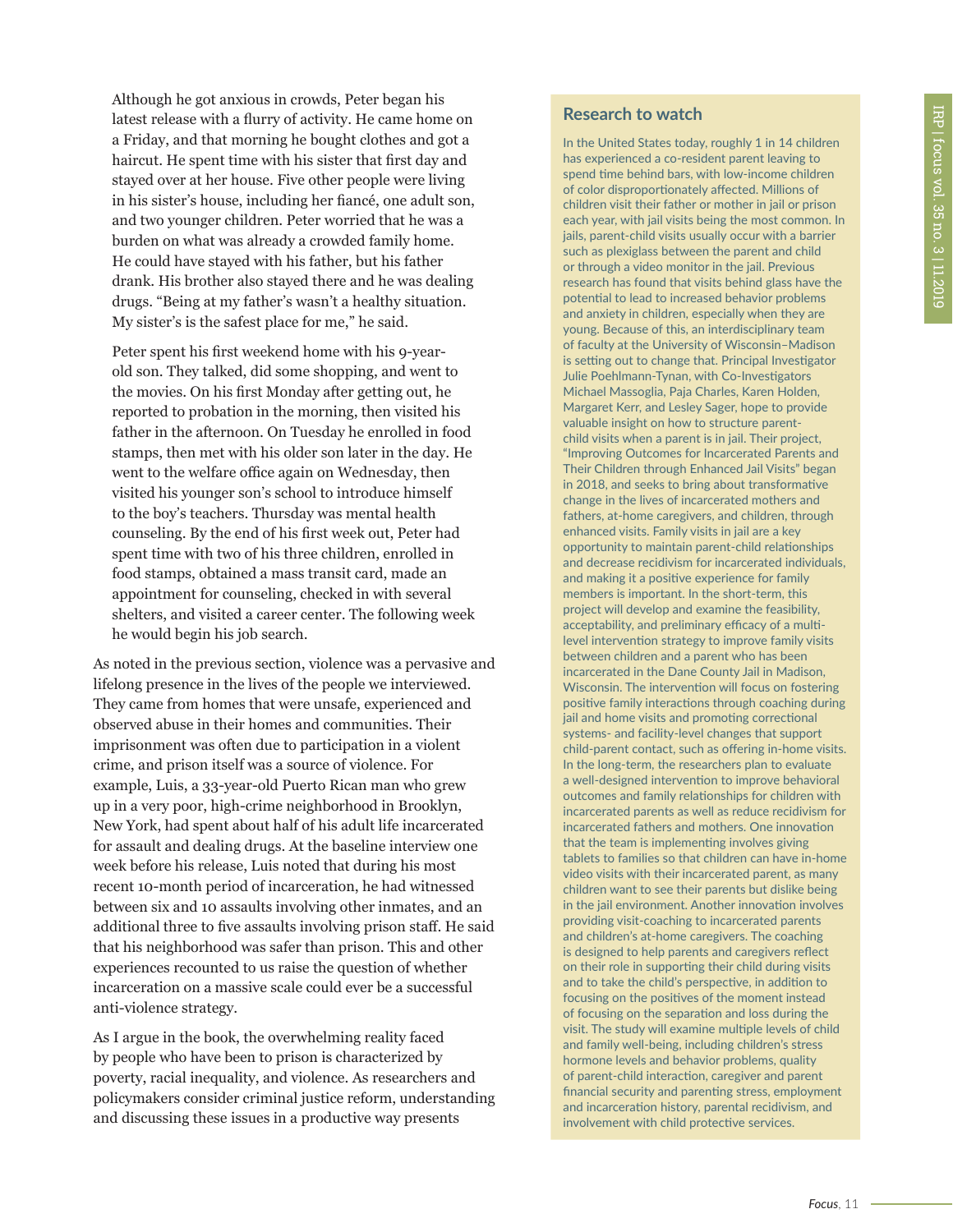a challenge, particularly the issue of violence. Understanding the context in which crime occurs is essential to finding justice.

### **Alternatives to incarceration**

While we usually think about incarceration as the deprivation of liberty or a loss of autonomy, it is important to note that the men and women in the Boston reentry study were also disconnected in ways from the intimate bonds of family, friendship, work, and community. I believe that the fundamental justice challenge involves precisely strengthening the bonds of family and community for victims of violence and offenders alike. Incarceration is not designed to meet that challenge. Policies that improve the material well-being of people and empower them will help meet the challenges of poverty and human frailty that underlie mass incarceration. Designing social policy according to these principles will help relieve the justice system of much of its responsibility for the very harsh conditions of American poverty.

The great paradox of mass incarceration is that the system demands heroic feats of personal transformation from people whose agency, whose capacity to intervene in their own lives, is often profoundly compromised by trauma and human frailty. We need a justice policy that welcomes people, and secures a place for those who have been drawn into violence, whether it's the violence of street crime or the state violence of mass incarceration.

Observing real conditions of the poverty, racial inequality, and violence that surrounds mass incarceration provides a strong test of our values. By testing our values in this way, I hope that we might imagine a better path to justice.

I end with a story from the preface of *Homeward*, intended to suggest the possibility that might lie in front of us:

While conducting research for this book, I made several visits to Addis Ababa for a project studying justice institutions in Ethiopia. At dinner one evening with a few Ethiopian researchers, one of them, Mulagetta, told me about a colleague at his research institute, a German anthropologist. One day the anthropologist was in a remote area driving through a small village. His car fatally struck a small child who had strayed onto the road. The girl's parents ran outside to see what happened, and a crowd quickly formed around the anthropologist.

He asked that the police be called but was told that there were no police there. The village dealt with matters like this by itself. The anthropologist was told that he could go, but that they would send for him in a few days. Later that week a message came that he must return, and he was told to return alone. He went to Mulagetta and asked what should he do. "You have to go back to the village," said Mulagetta. So he returned. When he arrived, he was escorted to a meeting with the elders. They told him to pay 2,500 Birr (about \$125) to the family of the dead child. Next, he was ordered to buy a goat for the family. He purchased the goat, which was immediately slaughtered. The father of the dead child was called to the front of the meeting. The anthropologist, standing at the front of the room, was told to hold out his hand. He held out his hand and his wrist was bound to the wrist of the child's father with the entrails of the goat.